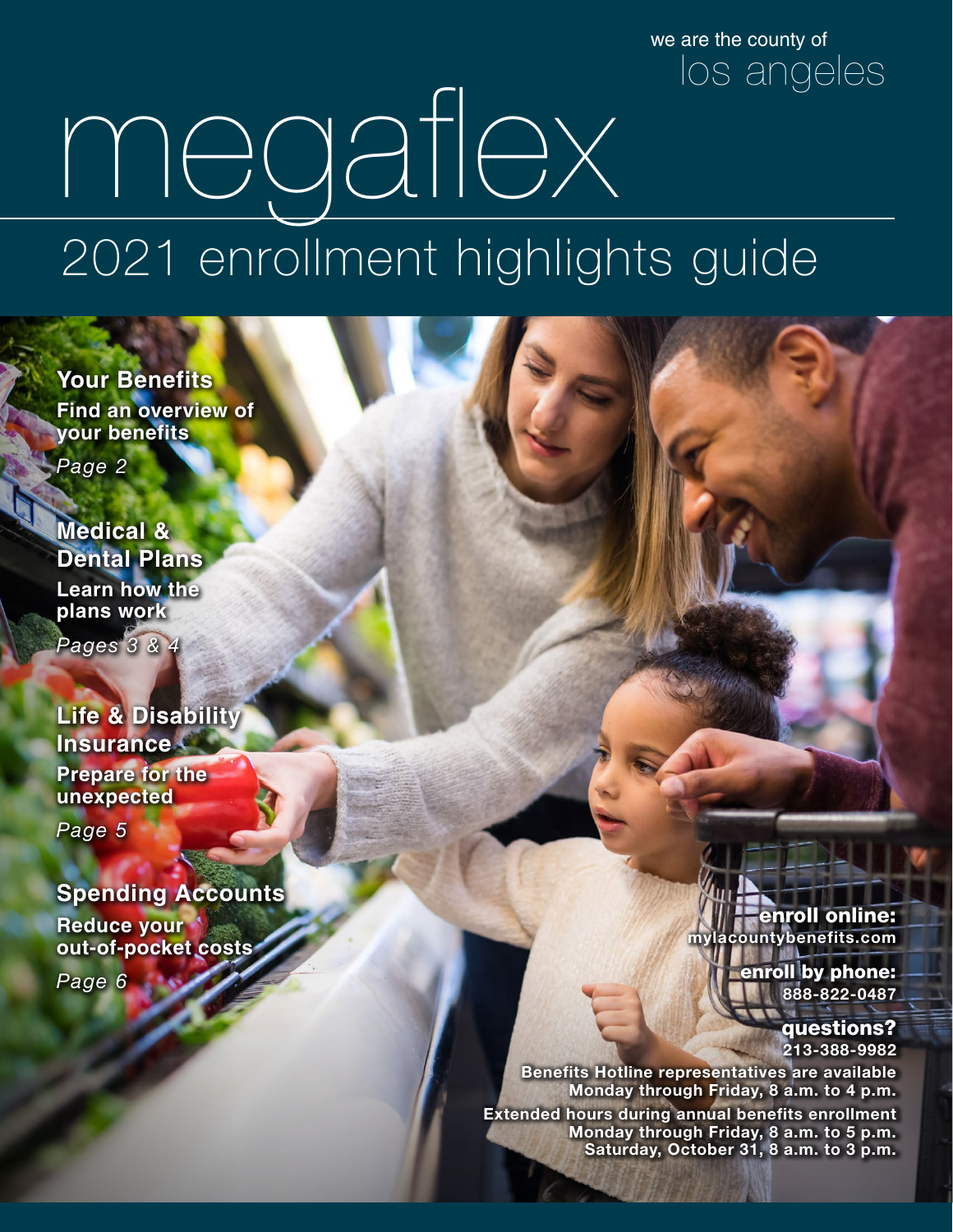### your benefits

The County of Los Angeles cares about you and your family. That's why we offer a comprehensive benefits program to help enrich your life while protecting your future and your loved ones.

#### *MEGAFLEX* 2021 BENEFITS AT A GLANCE

#### Medical

- Kaiser Permanente HMO
- Anthem Blue Cross HMO
- Anthem Blue Cross PLUS POS
- Anthem Blue Cross Prudent Buyer PPO
- Anthem Blue Cross Catastrophic

#### Dental

- MetLife (SafeGuard) HMO
- DeltaCare HMO
- Delta Dental PPO

#### Survivor Income Benefit Coverage (Retirement Plan E members only)

Accidental Death and Dismemberment (AD&D) Insurance

#### Disability Benefits

- Short-Term Disability (STD)
- Long-Term Disability (LTD)

Medical Coverage Protection Long-Term Disability (LTD) Health Insurance

Elective Annual Leave Days

#### Spending Accounts

- Health Care Spending Account (HCSA)
- Dependent Care Spending Account (DCSA)

#### Optional Life Insurance1

- Group Variable Universal Life (GVUL) Insurance
- Dependent Term Life

*1 You pay for both types of optional life insurance with after-tax dollars. Your premiums for the other benefits shown in this table generally are paid with pre-tax (before-tax) dollars.*

### dependent eligibility

Your dependents may be eligible for *MegaFlex* medical and dental plans.<sup>2</sup> Eligible dependents include:

- Your spouse or domestic partner
- Your children, children legally adopted by you, children awaiting finalization of their adoption by you, stepchildren, children of whom you are the legal guardian, children you support because of a valid court order, and children of your domestic partner:
	- Under age 26
	- Age 26 and older if your child became disabled before the limiting age and is approved by your health plan (check with your health plan to determine the limiting age)
	- Under age 18 for legal guardianship

When adding eligible family members during your benefits enrollment, you must provide Social Security numbers (SSN) and required documentation (birth/adoption/marriage certificate) within 10 calendar days from the date you enroll.

If you re-enroll a spouse who was dropped during the 2015 Dependent Eligibility Verification (DEV) process, you must provide a marriage certificate AND proof of ongoing relationship that lists your spouse's name and mailing address (e.g., household bill, bank statement, tax return).

#### Loss of Eligibility

You MUST remove an ex-spouse, ex-domestic partner, ex-stepchildren, and any other ineligible family members from your health care coverage. Such situations include divorce or the end of a domestic partnership. Even if your divorce decree requires you to maintain health care coverage for your ex-spouse or ex-stepchildren, you may not keep them enrolled in your *MegaFlex* benefits.

*<sup>2</sup> Both types of optional life, AD&D insurance, and spending accounts have different dependent eligibility requirements. For details, see your* MegaFlex *Summary Plan Description (SPD).*

#### Tobacco-user Fee

Tobacco users enrolled in a medical plan under *MegaFlex* pay an after-tax charge of \$20 per month.

This fee will be waived if you certify that you have not used tobacco products within the past 12 months, or that you are having difficulty stopping smoking due to nicotine addiction and will actively participate in a County medical plan smoking-cessation program during the next Plan Year.

#### Choose Carefully — Your Elections Are Final

After the enrollment deadline, you will not be able to change your benefits until the next annual benefits enrollment.

The only exception is if you have a qualified life event, such as a change in family status or employment, which may make you eligible to change your elections. See "Benefit Changes During the Year: Life Events" on page 7.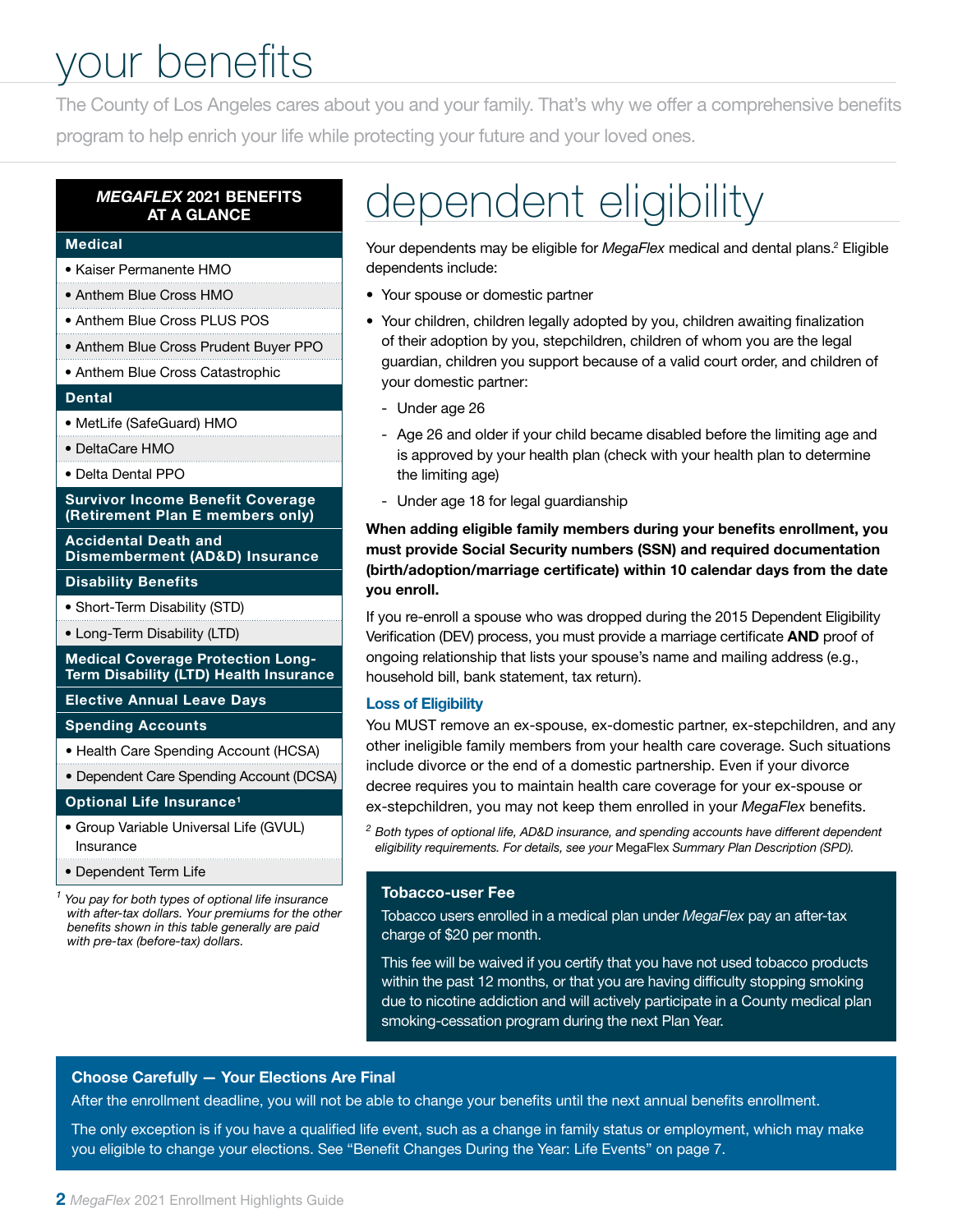### medical plans

|                                     | <b>Health Maintenance</b><br><b>Organization (HMO)</b>                                                                                                                                                                                                                                                     | <b>Point of Service (POS)</b>                                                                                                                                                                                                                                                                                                                          | <b>Preferred Provider</b><br><b>Organization (PPO)</b>                                                                                                                                               | <b>Catastrophic</b>                                                                                                                                                                                     |
|-------------------------------------|------------------------------------------------------------------------------------------------------------------------------------------------------------------------------------------------------------------------------------------------------------------------------------------------------------|--------------------------------------------------------------------------------------------------------------------------------------------------------------------------------------------------------------------------------------------------------------------------------------------------------------------------------------------------------|------------------------------------------------------------------------------------------------------------------------------------------------------------------------------------------------------|---------------------------------------------------------------------------------------------------------------------------------------------------------------------------------------------------------|
| Coverage                            | • Preventive<br>• Routine<br>care                                                                                                                                                                                                                                                                          | Provides comprehensive medical coverage, including (but not limited to):<br>• Major<br>medical care<br>medical care                                                                                                                                                                                                                                    | • Behavioral<br>health care                                                                                                                                                                          | Provides comprehensive<br>medical coverage that:<br>• Covers preventive care<br>• Protects you from major,<br>unexpected medical<br>expenses                                                            |
| <b>Seeking</b><br>Care              | • You choose a primary<br>care physician (PCP)<br>who oversees your care<br>and refers you to HMO<br>specialists<br>• You have a network of<br>HMO providers to choose<br>from<br>• Except for emergency<br>care, you must be treated<br>by an HMO network<br>physician or hospital to<br>receive benefits | • You choose a primary<br>care physician (PCP) who<br>oversees your care and<br>refers you to specialists<br>• You do not need a<br>referral from your PCP<br>to see other doctors or<br>specialists<br>• Your out-of-pocket<br>expenses will be lower<br>when you use doctors,<br>hospitals, and other<br>health care providers in<br>the POS network | • You can see any licensed<br>doctor or specialist<br>• Your out-of-pocket<br>expenses will be lower<br>when you use doctors,<br>hospitals, and other<br>health care providers in<br>the PPO network | • You can see any licensed<br>doctor or specialist                                                                                                                                                      |
| <b>Costs for</b><br><b>Services</b> | • There are no deductibles<br>• You pay a copay for most<br>services<br>• HMOs have generally<br>lower copays and no<br>deductibles to meet, so<br>services usually cost less<br>than in PPO plans                                                                                                         | • There is no deductible if<br>you use network providers<br>and coordinate your care<br>through your PCP<br>• Out-of-pocket expenses<br>are lower when you use<br>network providers and<br>coordinate your care<br>through your PCP<br>Each plan pays 100% of preventive care when you use network providers.                                          | • You must meet the<br>deductible before the<br>plan pays benefits<br>• Out-of-pocket expenses<br>are lower when you use<br>network providers                                                        | • You are responsible for<br>paying the cost of your<br>care until you reach the<br>annual deductible<br>• Once you meet your<br>annual deductible, the<br>plan covers 75% of most<br>care and services |

For more details, see the Medical and Dental Plans Comparison Chart in your benefits enrollment packet, or the *MegaFlex* SPD at mylacountybenefits.com.

### prescription drug benefits

Your medical coverage includes prescription drug coverage. If you are taking "maintenance medication" — for high blood pressure, cholesterol, thyroid conditions, or birth control, for example using your plan's mail order service will generally save you money. Plus, you'll get the convenience of having your medications delivered to you.

For more details about these benefits, see the Medical and Dental Plans Comparison Chart in your benefits enrollment packet, or contact your medical plan.

#### Save Money with Generic Drugs

You will save money when you substitute brand name drugs with generic drugs, which become available when the original patent on the brand name drug expires.

When you are prescribed a brand name drug, ask your health care provider if a generic version is available.

#### Medicare Part D Notice

If you or your dependents have Medicare or become eligible in the next 12 months, federal law gives you more prescription drug coverage options.

See the Medicare notice in the legal notices in your benefits enrollment packet.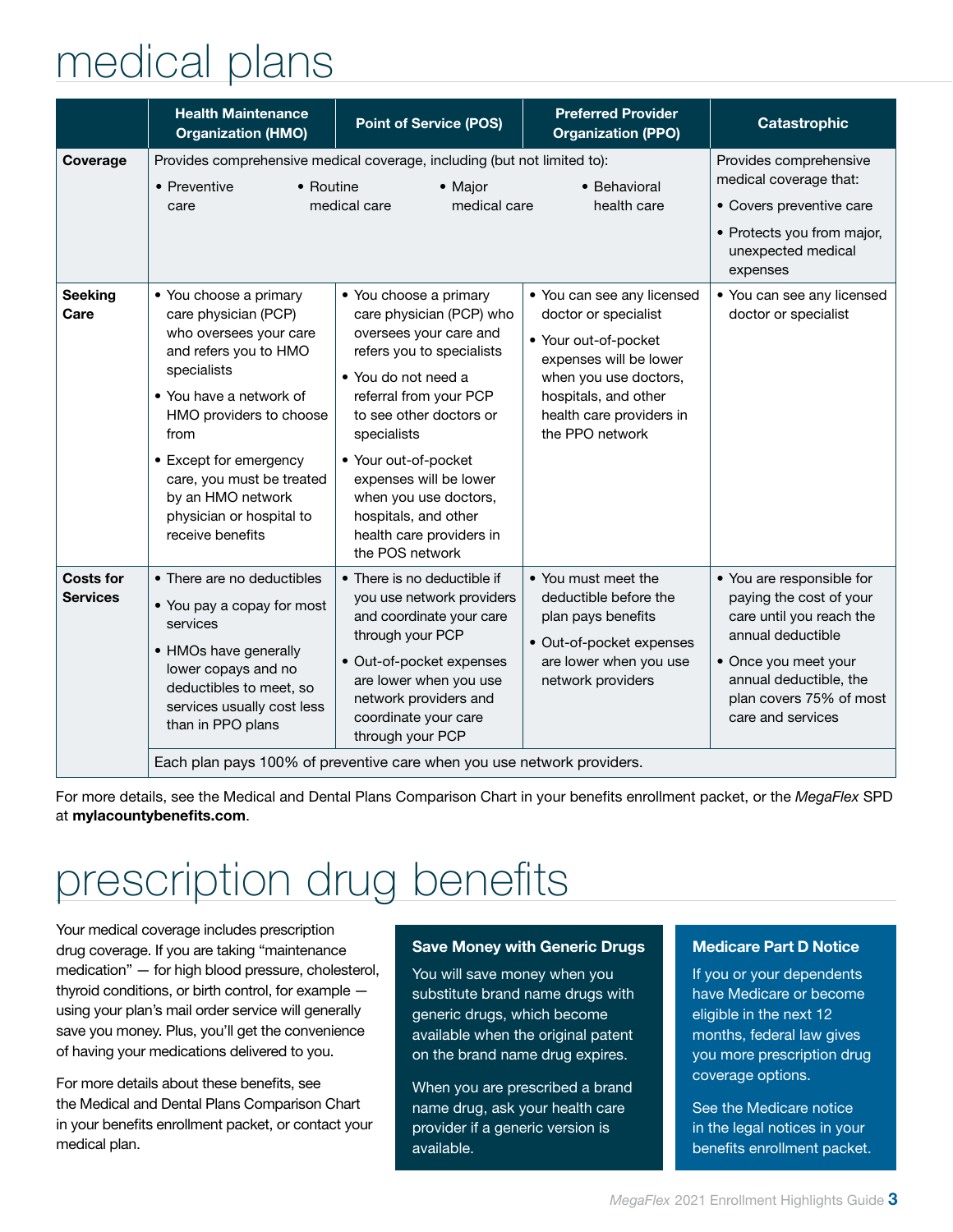### dental plans



Your *MegaFlex* program offers two HMO dental plans:

- MetLife (SafeGuard)
- DeltaCare

This program also offers a PPO dental plan:

• Delta Dental

When you enroll in an HMO dental plan, you choose a dental office, which becomes your primary care office. You must go to this office for all your dental care.

### annual leave

The Delta Dental PPO Plan offers two networks of participating dentists and dental care providers:

- Delta Preferred Provider Option (PPO) network: This network offers the highest benefits. Most preventive services are covered at 100%; many other services are covered at 85%. You pay no deductible.
- Delta Participating Dentist network: Delta pays benefits based on a fee agreement with the network's dentists. Most routine services are covered at 80%, after you meet the deductible.

When you enroll in a PPO dental plan, you can go to any dentist in either network, or to an out-of-network dentist. When you use network providers, the plan pays higher benefits (you pay less).

For details, see the Medical and Dental Plans Comparison Chart in your benefits enrollment packet or the *MegaFlex* SPD at mylacountybenefits.com.

Instead of traditional vacation and sick leave days, *MegaFlex* participants use annual leave days. Annual leave comes in two forms: non-elective leave days, which you earn, and elective leave days, which you may purchase.

#### Non-Elective Annual Leave

Eligible participants who work on a 40-hour week basis earn approximately four hours of non-elective leave each pay period; hours are available for use the next pay period. You may earn up to 80 hours (64 hours for 32-hour-week participants and 120 hours for 56-hour-week participants) of non-elective annual leave each Plan Year.

Participants with 20 years of service may earn an additional four hours of non-elective annual leave and four hours for each additional year of service up to an annual maximum of 100 hours (80 hours for 32-hour-week participants and 150 hours for 56-hour-week participants). Unused nonelective annual leave hours will carry over to the next Plan Year until the maximum is reached.

#### Elective Annual Leave1

Eligible participants may purchase from one to 20 elective annual leave days (16 days for 32-hour-week participants) each year. If you want to purchase elective annual leave days, you must purchase them during your initial enrollment in *MegaFlex*, or each year during annual benefits enrollment. You must use all your accrued and current non-elective annual leave hours, compensatory time off, vacation, holiday leave, or when sick, sick leave, before you use any of the elective annual leave days you purchased for the year. The County will reimburse you for any unused elective annual leave at the end of each year. Any monies that are reimbursed are taxed and subject to taxable cash limits for pensionable *MegaFlex* participants who have not signed the Pensionability Waiver.

#### Newly Eligible Employees

If you were an *Options* or *Choices* participant, you will no longer accrue full-pay or part-pay sick leave hours, or vacation. You can use your remaining accrued full-pay sick leave hours (subject to Plan rules), vacation, and holiday leave; however, you cannot use accrued part-pay sick leave hours or sick personal leave. You must use all your accrued leave benefits, including non-elective annual leave hours, before you use your elective annual leave days.

IMPORTANT NOTE: If you receive no pay for any month, the monthly cost for elective annual leave, short-term disability, and long-term disability will accumulate for each month the cost is not deducted from your paycheck. When you return to work, the County's payroll will deduct the total cost accumulated from your paycheck to recover the balance. For more information, see the *MegaFlex* SPD at mylacountybenefits.com.

*1 One elective annual leave day is equivalent to eight hours.*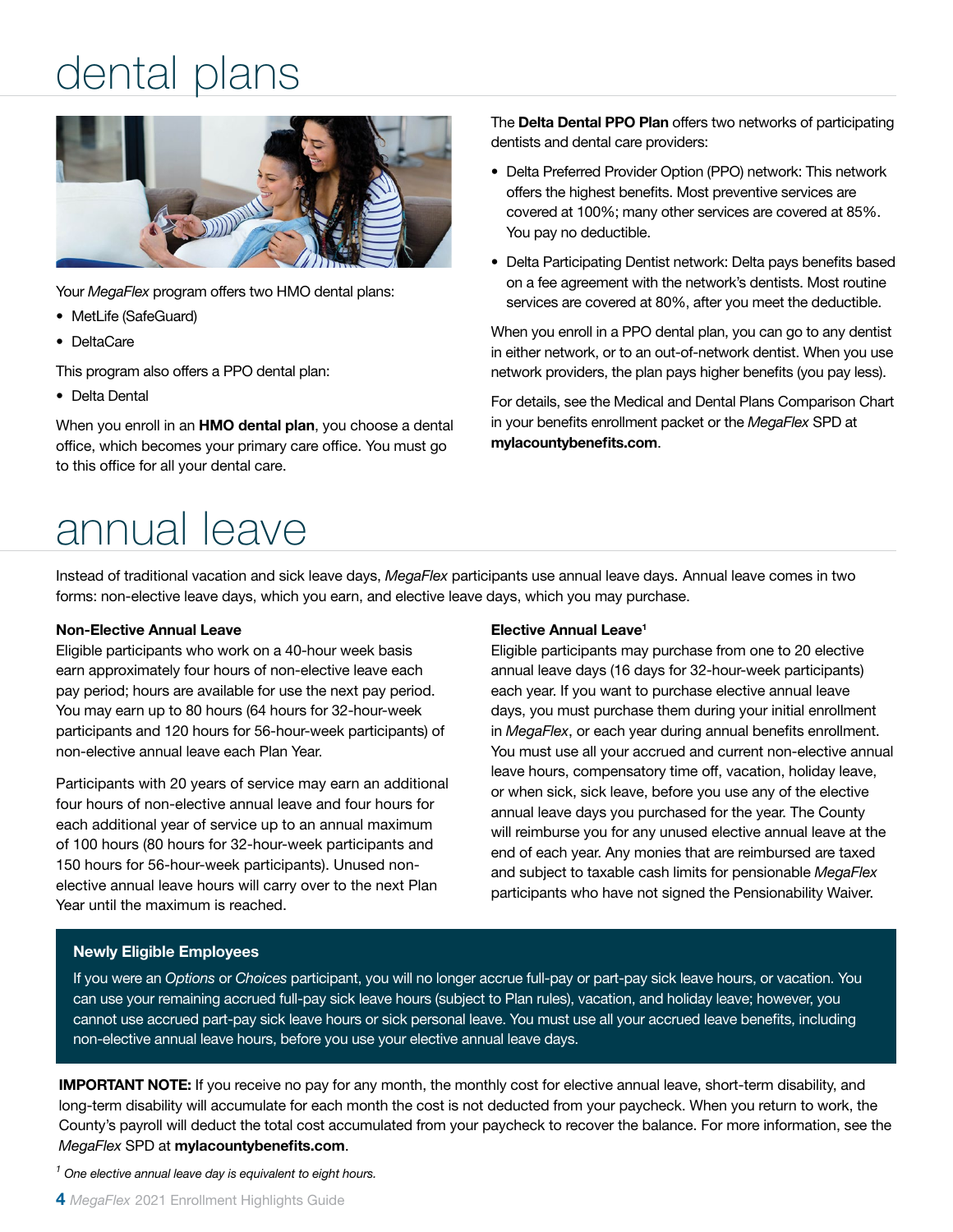## life insurance

Unexpected things happen that affect your life and the lives of those you care about. To protect you and your family, *MegaFlex* offers life and accidental death and dismemberment insurance. See the *MegaFlex* SPD at mylacountybenefits.com for eligibility rules and coverage.

#### Optional Group Variable Universal Life (GVUL) Insurance

You can buy GVUL insurance through MetLife at affordable group rates. You can purchase coverage of one-half to eight times your annual salary.

The County pays 50% of the cost of coverage and you pay the rest after-tax. If you purchase optional GVUL insurance for yourself, you may also purchase a limited amount of life insurance coverage for your spouse/domestic partner and dependent children.1

You can keep your coverage if you end your employment with the County.

#### Accidental Death And Dismemberment Insurance (AD&D)

You can buy AD&D insurance through Cigna at low monthly rates. If you die in an accident, become paralyzed, or lose a limb, eyesight, speech, or hearing because of an accident, your AD&D insurance pays benefits. See your benefits enrollment packet for AD&D coverage amounts and monthly costs.

If you have AD&D coverage, you may also purchase coverage for your eligible spouse or domestic partner under age 70, and children.<sup>2</sup>

#### Survivor Income Benefit Plan (for Retirement Plan E members only)

The Survivor Income Benefit plan pays benefits to your surviving spouse/domestic partner or your unmarried dependent children under age 18, or up to age 22 if full-time students. If eligible, you may purchase coverage equal to 10%, 15%, 25%, 35%, or 50% of your monthly salary, or during annual enrollment, increase coverage one level (for example, from 25% to 35%). The County pays 50% of the monthly premium and you pay the rest with pre-tax dollars.

See the *MegaFlex* SPD for limits in the amount of GVUL coverage you can buy if you purchase the Survivor Income Benefit plan.

*<sup>1</sup>* Optional GVUL Insurance: *Dependent children from age 15 days through age 18 (or through age 25 if full-time students) are eligible for coverage. <sup>2</sup>* AD&D: *Unmarried dependent children through age 20 (or through age 25 if full-time students).*

### disability insurance

**Short-Term Disability (STD):** The County provides STD coverage to replace 70% of your monthly pay, after a 14-day waiting period, if you are ill or injured and cannot work. You may purchase additional coverage to replace 100% of your monthly salary for 21 days, after a seven-day waiting period, and 80% thereafter. This additional coverage will apply to new injuries occurring on or after your STD coverage begins. See the *MegaFlex* SPD for information on how to file a claim.

Long-Term Disability (LTD): You can buy LTD coverage to replace 40% to 60% of your income, which will be in effect once your STD benefits end, or after you complete a six-month waiting period. See the *MegaFlex* SPD at mylacountybenefits.com for more information.

If you are a Retirement Plan E member with five or more years of continuous service, the County pays the 40% LTD coverage option. You may purchase 60% coverage during your enrollment.

26 weeks

STD replaces a portion of your income for up to 26 weeks after your STD coverage begins.

40%–60%

LTD replaces 40% to 60% of your income once your STD benefits end (or after a six-month waiting period).

#### Medical Coverage Protection Long-Term Disability (LTD) Health Insurance

If you elect either the 40% or 60% option for LTD, you may also enroll in the LTD health insurance plan. It will help you continue your medical insurance coverage if you become totally and permanently disabled. You must be a General Member of Retirement Plan A, B, C, D, E, or G and enrolled in a Kaiser or Anthem Blue Cross medical plan to be eligible.

Eligible employees are automatically enrolled in the 75% LTD health insurance at no cost. If you experience a disability on or after the date your medical coverage begins, the LTD health insurance plan pays 75% of your monthly medical premium while you are disabled and receiving LTD benefits. You must pay the remaining 25%.

During your enrollment, eligible employees can elect to "buy up" to 100% LTD health insurance at a cost of \$3.00 per month. Under this coverage, the LTD health insurance plan will pay 100% of your monthly medical plan premium while you receive LTD benefits. See the *MegaFlex* SPD at mylacountybenefits.com for more information.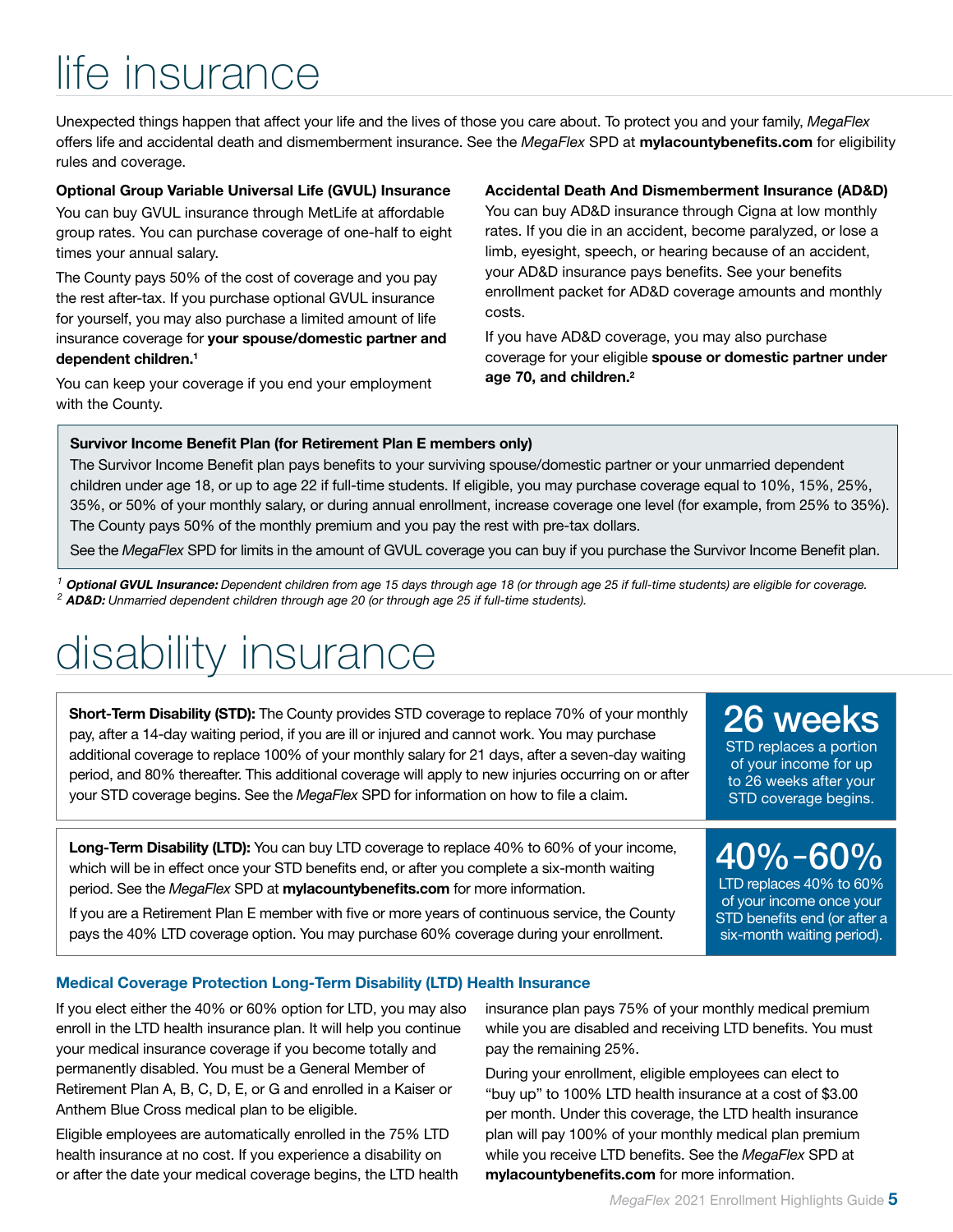### spending accounts

Spending accounts can help you save money on health care and dependent care costs. You never pay federal or state taxes on your contributions. You'll save 10% to 30% on eligible expenses.

| <b>MEGAFLEX OFFERS TWO SPENDING ACCOUNTS: ENROLL IN EITHER OR BOTH</b>                                                                                           |                                                                                                                                                                                                 |  |  |  |  |  |
|------------------------------------------------------------------------------------------------------------------------------------------------------------------|-------------------------------------------------------------------------------------------------------------------------------------------------------------------------------------------------|--|--|--|--|--|
| <b>Health Care Spending Account</b>                                                                                                                              | <b>Dependent Care Spending Account</b>                                                                                                                                                          |  |  |  |  |  |
| Pay eligible out-of-pocket health care expenses for yourself and<br>your eligible dependents <sup>1</sup> with pre-tax dollars, including but not<br>limited to: | Pay for eligible dependent care expenses with pre-tax dollars<br>while you and your spouse work outside the home or attend<br>school full time. These expenses include, but are not limited to: |  |  |  |  |  |
| • Medical plan copays, deductibles, and prescribed medications                                                                                                   | The cost of qualified daycare centers, summer day camps,<br>٠<br>preschools, and child and adult daycare provided at your home                                                                  |  |  |  |  |  |
| • Over-the-counter medications without a prescription;                                                                                                           |                                                                                                                                                                                                 |  |  |  |  |  |
| examples include cold remedies and fever reducers<br>• Vision care, dental expenses, and chiropractic care                                                       | You can claim daycare costs for children under age 13 or your<br>federal tax dependent <sup>1</sup> (including your spouse) who is physically                                                   |  |  |  |  |  |
| • Hearing aids and tests, nicotine patches, and nicotine gum<br>prescribed by a doctor                                                                           | or mentally incapable of caring for himself/herself and lives with<br>you at least eight hours a day.<br>For a full list of expenses, see Publication 503 at irs.gov.                           |  |  |  |  |  |
| • Menstrual products such as pads, liners, and similar products                                                                                                  |                                                                                                                                                                                                 |  |  |  |  |  |
| For a full list of expenses, see Publication 502 at irs.gov.                                                                                                     |                                                                                                                                                                                                 |  |  |  |  |  |
| When you enroll, you decide how much to contribute to each account.                                                                                              |                                                                                                                                                                                                 |  |  |  |  |  |
| Maximum monthly contribution: \$200                                                                                                                              | Maximum monthly contribution: \$400 <sup>2</sup>                                                                                                                                                |  |  |  |  |  |
| You can carry over up to \$550 in unused funds to spend in the<br>next Plan Year and still contribute up to the full \$2,400.                                    | Internal Revenue Service (IRS) regulations do not allow you to<br>carry over any unused funds in your Dependent Care Spending<br>Account. Any funds not claimed by June 30, 2022, will be       |  |  |  |  |  |

Expenses for both types of spending accounts must be incurred by December 31, 2021, and submitted for reimbursement by June 30, 2022. See the spending accounts section of the *MegaFlex* SPD at mylacountybenefits.com for more information.

forfeited.

#### Making Your Dependent Care Spending Account Even More Valuable

If you enroll in the Dependent Care Spending Account, the County will make a nontaxable monthly contribution to your account based on your annual pay. You do not need to contribute, but you must enroll to be eligible for the County contribution. See the table below to find out how much the County will contribute in 2021.

| <b>YOUR ANNUAL BASE PAY</b> | <b>COUNTY'S MONTHLY CONTRIBUTION</b><br>(Subject to Annual Cap on Contribution) <sup>2</sup> |
|-----------------------------|----------------------------------------------------------------------------------------------|
| Less than \$30,000          | \$375                                                                                        |
| \$30,000 to \$34,999        | \$300                                                                                        |
| \$35,000 to \$39,999        | \$275                                                                                        |
| \$40,000 to \$44,999        | \$200                                                                                        |
| \$45,000 to \$49,999        | \$125                                                                                        |
| \$50,000 or more            | \$75                                                                                         |

*1 Per IRS rules, domestic partners and their children are not considered federal tax dependents; you cannot file spending account claims for their expenses.*

*<sup>2</sup> Total contributions to a Dependent Care Spending Account — yours, your spouse's, and the County's — cannot exceed \$5,000 a year if you are single or married filing jointly, or \$2,500 if married filing separately (IRS limits).*

Important Note: The County caps total annual County contributions. If the cap is reached for 2021, the monthly contribution described above will be reduced pro rata for the month in which the cap is reached, then will be stopped completely for the remainder of the Plan Year. Because of the cap, there is no guarantee that you will receive the full monthly contribution shown above during the entire Plan Year. You will be notified if the County contribution is reduced or stopped during the Plan Year. See the *MegaFlex* SPD at mylacountybenefits.com for more information.

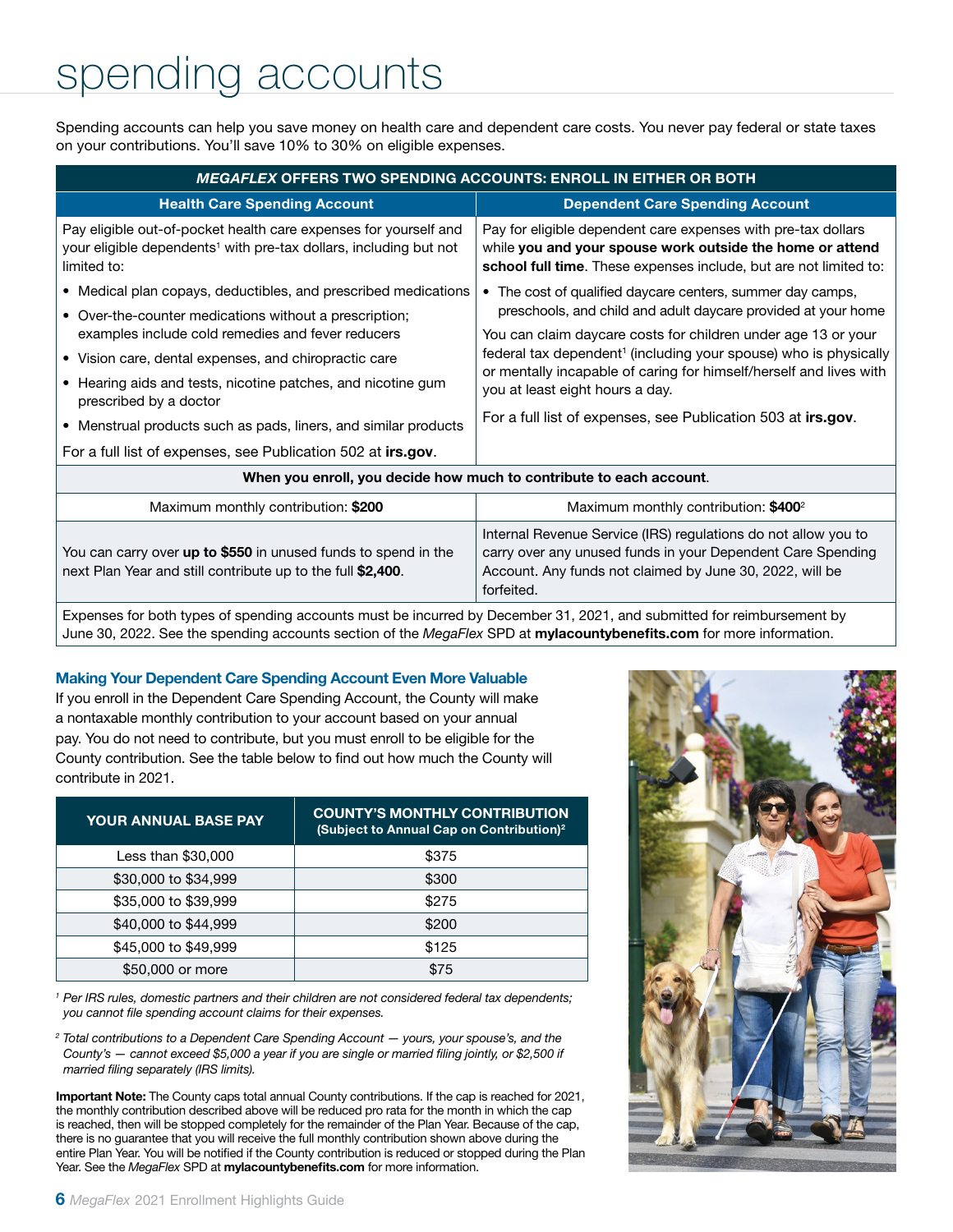### Account Reminders

- You must submit itemized receipts to be reimbursed by HealthEquity. Health care receipts must show: 1. Patient's name 2. Provider's name 3. Date of service 4. Type of service 5. Out-of-pocket cost
- You may submit claims only for the months in which you are an active participant. If you stop contributing because of an enrollment change, you leave the County, or you retire, you're no longer considered an active participant beginning the month you stop making contributions. See the Important Rules section in the *MegaFlex* SPD at mylacountybenefits.com.

### **Important Spending Community Spending Accounts Made Easier**

#### HealthEquity's EZ Receipts App

Available at the Apple App Store or Google Play.

- File claims and submit itemized receipts
- View your transactions
- Check your account balances

#### HealthEquity Visa Card

- Pay instantly at most providers and pharmacies
- Save time because you do not have to file claims for common expenses
- Order extra Visa cards for eligible dependents

# benefit changes during the year: life events

After your enrollment deadline, you can't change your benefits until the next annual benefits enrollment unless you have a qualified life event. If you do, and want to change your benefits, you have 90 days from the date of the event to make changes and submit supporting documentation.

Below are a few examples of qualified life events.

| <b>LIFE EVENT</b>                                                                                                | <b>SUPPORTING DOCUMENTATION</b>                                                                                                                                                                                           |  |  |
|------------------------------------------------------------------------------------------------------------------|---------------------------------------------------------------------------------------------------------------------------------------------------------------------------------------------------------------------------|--|--|
| Marriage                                                                                                         | • Spouse's Social Security number and<br>A copy of:<br>• Church, county, state marriage certificate, or<br>• Foreign marriage certificate (requires notarized<br>translation)                                             |  |  |
| Enter into a domestic<br>partnership                                                                             | • A County of Los Angeles Declaration of Domestic<br>Partnership Form, and proof you live in the same<br>home, or<br>State of California Declaration of Domestic<br>Partnership Form                                      |  |  |
| A child born to you,<br>adopted or placed with<br>you for adoption, or for<br>whom you are the legal<br>guardian | • Child's Social Security number and<br>Depending on the situation, a copy of:<br>Hospital, state, or county birth certificate, or<br>Legal adoption or placement documents, or<br>Court-appointed guardianship documents |  |  |
| Divorce or legal<br>separation                                                                                   | A copy of:<br>Legal court document with the effective date of<br>divorce or legal separation                                                                                                                              |  |  |
| Terminate a domestic<br>partnership                                                                              | • County of Los Angeles Termination of Domestic<br>Partnership Form, or<br>• State of California Notice of Termination of Domestic<br>Partnership Form                                                                    |  |  |
| Military leave<br>(beginning or ending)                                                                          | A copy of:<br>Official Military Orders, or<br>Other supporting documentation showing the date<br>military leave begins or ends                                                                                            |  |  |

This table provides a general overview. For a complete list of qualified life events and applicable rules, see the *MegaFlex* SPD at mylacountybenefits.com.

#### Life Event Enrollment Process

- 1. Log on to mylacountybenefits.com, click on the "Enroll or Make Changes" button and select the "Life Events" link. Follow the instructions.
- **2. Confirm your elections** by clicking on the yellow confirmation button.
- 3. Submit appropriate supporting documentation (e.g., marriage certificate, birth certificate) and provide Social Security numbers if necessary:
	- Write your employee number on each certificate and document
	- Scan your documents for upload or email
	- See "Submitting Required Documentation" in the Quick Start Summary
- 4. Review your confirmation statement when you receive it in the mail. This statement shows the effective date of any approved changes. It is mailed to you after the Plan Administrator approves your supporting documentation.

Unable to enroll online? Call 888-822-0487 to enroll.